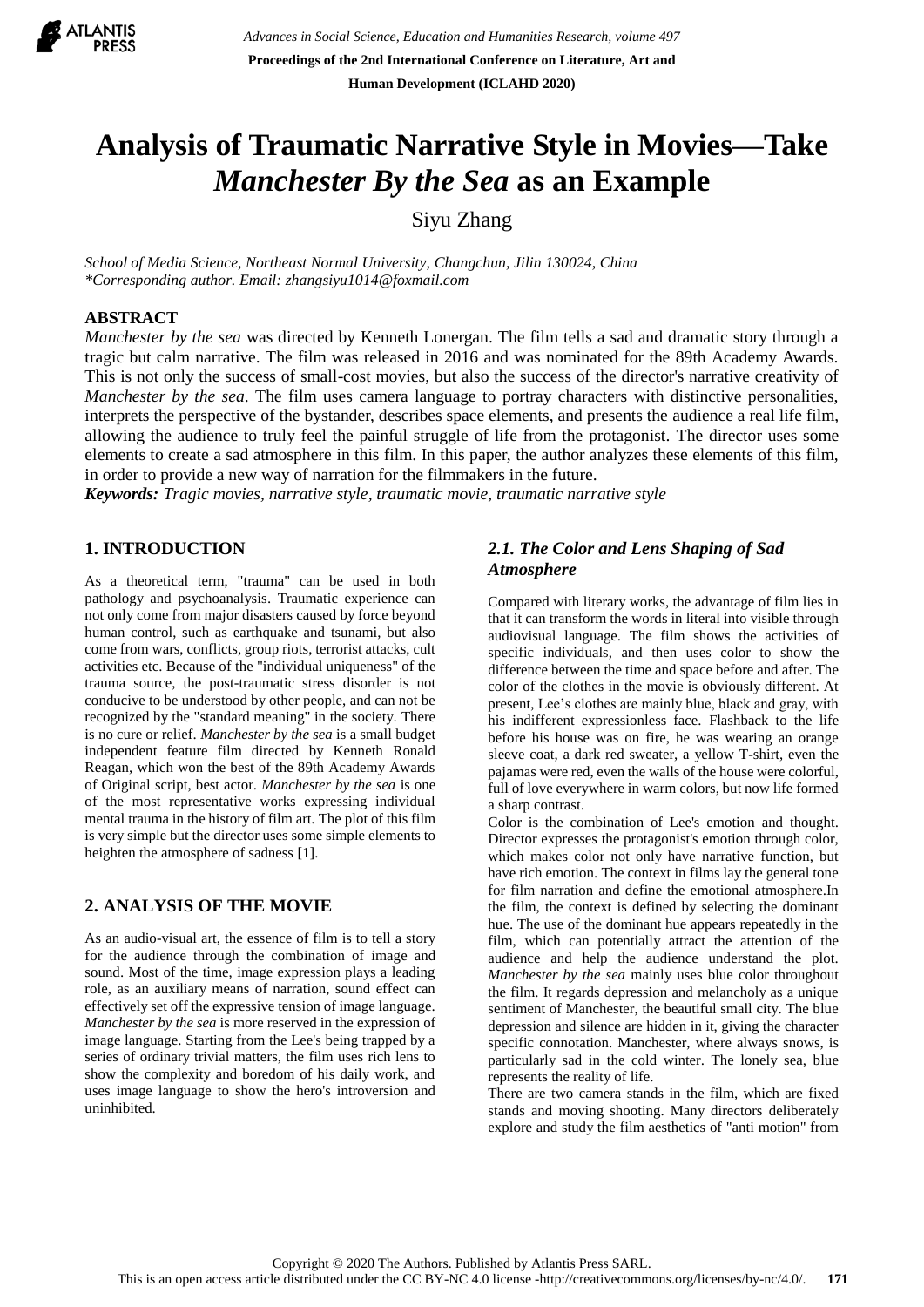the opposite angle, so as to produce the effect of static braking. The movement is set off by stillness to express the monotony and numbness of life, and the character's personality and destiny are described with the stable and calm conflicts in the hearts of ordinary people.

In this film, the stability of the picture makes the whole film look more real, and the picture is stable without agitation, which can better express loneliness and indifference. In addition, there is no subjective lens in this film, and the third angle of view can not reach the inner heart of the characters.In the film, the audience's feeling of not being close to the characters can be increased by the lack of psychological distance from the audience.

# *2.2. The Interlaced Narrative Technique of Flashback*

*Manchester by the sea* uses the artistic technique of stream of consciousness in its narration, which means it switches time and space through the protagonist's uninterrupted psychological activities, and expounds the theme of the text in a purely subjective frame. The narration of this stream of consciousness is more like solving a riddle, inserting the past memory into the current scene. In the narration of the past, the director chose to jump directly without too much bedding, which was the flashback memory: Lee drove back to Manchester, saw the familiar houses and trees through the window, flashed back to the picture of blowing on the boat. When Lee and his lawyer talked about the custody of his nephew, he flashed back to the scene of his family. Each flashback is an inner exploration, unabling to extricate himself from the shackles of the past, and can only be trapped in the abyss of space and time, wandering for a long time, without extricating himself. The strong contrast between the past and the present, as well as the contrast between warmth and misery, are showing loss and helplessness. He has a small social circle of his own, but now Lee is in a different situation. He muddles all the time. As gray as a dead heart,he occasionally gets angry and hits people, hesitates in the face of invitation from his nephew's friend's mother, and finally refuses. Even in the face of other people's active communication, he also shows a kind of indifference. What kind of sorrow and pain this is [2].

In the memory of the past, the color of the picture is vivid, and the background music can also make people feel the existence of warmth. However, the current real life is a simple and poor life. The cold and dark picture performance and the constantly interspersed flashback narration make the comparison between the past and the present clearer and give people a heart touch. Trauma has got the best interpretation. Everything including scenery have become the emotional expression of the protagonist's heart. In this aspect, the technique of stream of consciousness in the film is undoubtedly excellent. It is beyond the traditional narrative, and does not follow the cause and effect, only following the heart. There is no time line as the past can not be defined, and tells people that Lee never lives in the present. His spirit and body stayed in the frozen time and space in the past, like a drowning man, and could not escape. The wound brought by the fire to Lee was huge and could not be cured. The wound was rooted in his heart and tortured him all the time. Even the warmth of the outside world could not reach his heart and could not melt his mental pain.Of course, there are many wonderful things in these flashback images. Lee and his nephew were playing with each other closely on the boat, and Lee and his wife loved each other. These subtle and unforgettable memories deeply fettered Lee. He sank in the time and space of sadness and joy, and circled in the vortex of warmth and pain [3].

#### *2.3. Other Elements in the Film*

#### *2.3.1. Nightmares*

In the movie, Lee experienced repeated traumatic nightmares. Because Lee's brother listed Lee as the guardian of his nephew in his will, when Lee talked with the lawyer, the traumatic memory emerged: it burned due to his negligence. After losing his house, his three children were unfortunately killed. This trauma continues to return to reality in the form of nightmare.

The nightmare of children catching fire in the movie blending the past and the present, making the protagonist Lee repeatedly immersed in trauma, but the continuous flashback of the film's traumatic narrative is more like a kind of alert and healing, trying Let Lee accept death while moving towards a new life.

#### *2.3.2. Natural scenery*

The film continues to pay attention to the natural scenery. The imagery of blizzard, lone boat, cold rain, ocean waves, gull crowing and lone travel shows to the audience the coldness and impermanence of fate [5].

At the beginning of the film, the scene of Lee laughing and joking with his nephew on a ship in the blue water and blue sky was quickly replaced by the scene of heavy snow. The phone rang to inform his brother's sudden death. The film quickly flashed back to the scene of brother's illness. The doctor informed the family and patients that this would occur irregularly and could not be treated effectively. On the verge of death, apart from shock and incomprehension, people show a deep sense of helplessness and sadness. Death, as a part of destiny, always appears in its irresistible appearance, which is unacceptable and constantly evaded.

The image of Blizzard appears many times in the film. Snow implies the ruthlessness and coldness of nature. People can only choose to endure and wait. The scene of Lee shoveling snow alone appears three times in the film. Snow is the extension of Lee's inner space. If snow is the nature's will, Lee would use his own power to fight against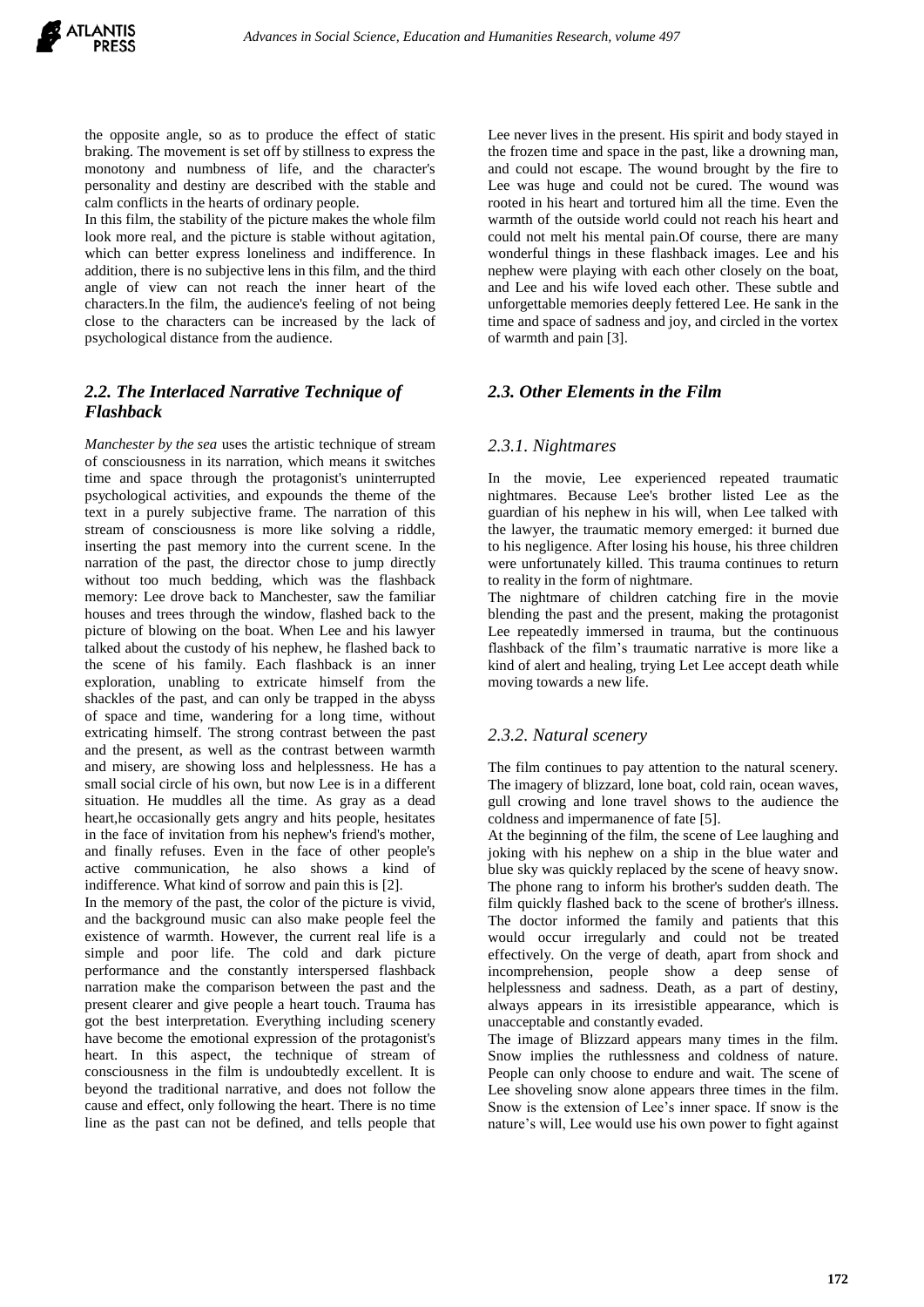the force of nature, against fate and death, then followed the news of his brother's death which declare his failure of the struggling. Through the function of covering, snow covers all sins, mistakes, stupidity and pain, but Lee refused to bury the past and wounds. He refused the covering and new memories. This is a life of trauma. The scene of shoveling snow is constantly interrupted by the scene of Lee taking out the garbage. The picture of throwing garbage is meaningful: Lee is throwing away the "garbage" in life for others. This is also the attitude of ordinary people towards trauma-forgetting, driving away and abandoning, but Lee chooses to treasure, keeps and faces it directly, even if the wound was still a red, bleeding one.

# *2.4. Multi Line Narration and Anti Traditional Ending*

The film uses a large part of the content to elaborate the communication between Lee and his nephew Patrick. Although they are related by blood, they show a similar strangeness. Lee lost his dear child and brother, while Patrick lost his father. In the description of the two characters, the film builds two different threads. Lee wants to give up Patrick's custody, but Patrick, on the contrary, is used to living in Manchester. Strictly speaking, Lee is not a good uncle, he indulges himself and Patrick, he thinks that he has no ability or qualification to educate Patrick. Therefore they took different paths [4].

In addition to the two of them, there is a third line, that is, Randy, Lee's ex-wife. After suffering from grief, Randy chose to start again. She married a gentle man, gave birth to a new life, and actively contacted Lee, hoping to attend his brother's funeral. Later, when she met Lee on the street, she choked out her inner thoughts: "no matter what,My heart has been broken and will never heal. "But Lee always evades the problem and does not want to face it. Even in the face of his ex-wife's invitation to dinner, he refused. It is not difficult to guess from their conversation that Randy once said very vicious words to Lee. She regretted for this and blamed herself for the pain he had carried. They made their own choice at the fork of life path. Lee chose to face , Patrick chose to miss, and Randy chose to forget. For them, this might be the best ending.

Not all stories will have a happy ending. *Manchester by the sea* is never a warm story. The audience can not see the hero's optimistic new life or the melting of grief in the film. What they can see is a man with a broken heart who bears everything in silence and is constantly fleeing. Therefore, this film is an anti traditional ending. It shows a kind of sadness and sadness that most people do not want to see, but the reality may be just like this, always mixed with helplessness and heartache. Such a small person's true sadness and joy could deeply move the audience.

# **3. DISCUSSION**

Lee is not good at expressing his feelings as a man. The reason why he is not good at communication is that he does not want others to sympathize with him. Besides the movie, people in real life are also like this. We can not help but admit that the pain of life and death is not a kind of pain that can be forgotten. It will travel with time and appear in every moments in your life. The story of *Manchester by the sea* by Kenneth is very real. Unlike other tragic films, this film is originally sad without obvious conflict, and it pays more attention to detail description. This film, directed by Kenneth, analyzes the reality of life and has no clear definition of right or wrong. Everyone wants to put down the sadness in life, forget it and put down the past. Some people choose to fight head-on, resist fiercely, others choose to accept it silently, since they can not defeat the pain they will continue to live with it. *Manchester by the sea* chooses the latter, which is more similar to and closer to the real life of "us" and seeks the truth in life. Kenneth describes the story according to the original way of life that life is to face the pain of unavoidable death, and complete life always needs to experience. This film allows the audience to face life with a peaceful mind, feel the sadness in it, and think about and feel their own life. As this film is slow, it will give the audience time to experience life.

In most tragic films, there will be some happy moments or a glimmer of hope, but this is totally sad, which also provides new ideas for the narrative style of tragic films in the future.

# **4. CONCLUSION**

In telling the tragic story, the director brings a very realistic experience to *Manchester by the sea* through his unique audio-visual language, which makes the atmosphere of sadness linger for a long time. The protagonist experiences a heavy psychological blow, but he is neither saved nor destroyed. It is no longer important for Lee to return to Manchester. His struggle and efforts are enough to prove his love for life. In his heart, Manchester is no longer only snow and blue sea. The haze of winter is gradually dispersed, and the warmth of spring will come.

# **ACKNOWLEDGMENT**

First and foremost, I would like to show my deepest gratitude to professor Howard, who have provided me with valuable guidance in every stage of the writing of this thesis. Further, I would like to thank my friends and parents for their encouragement and support. Without their